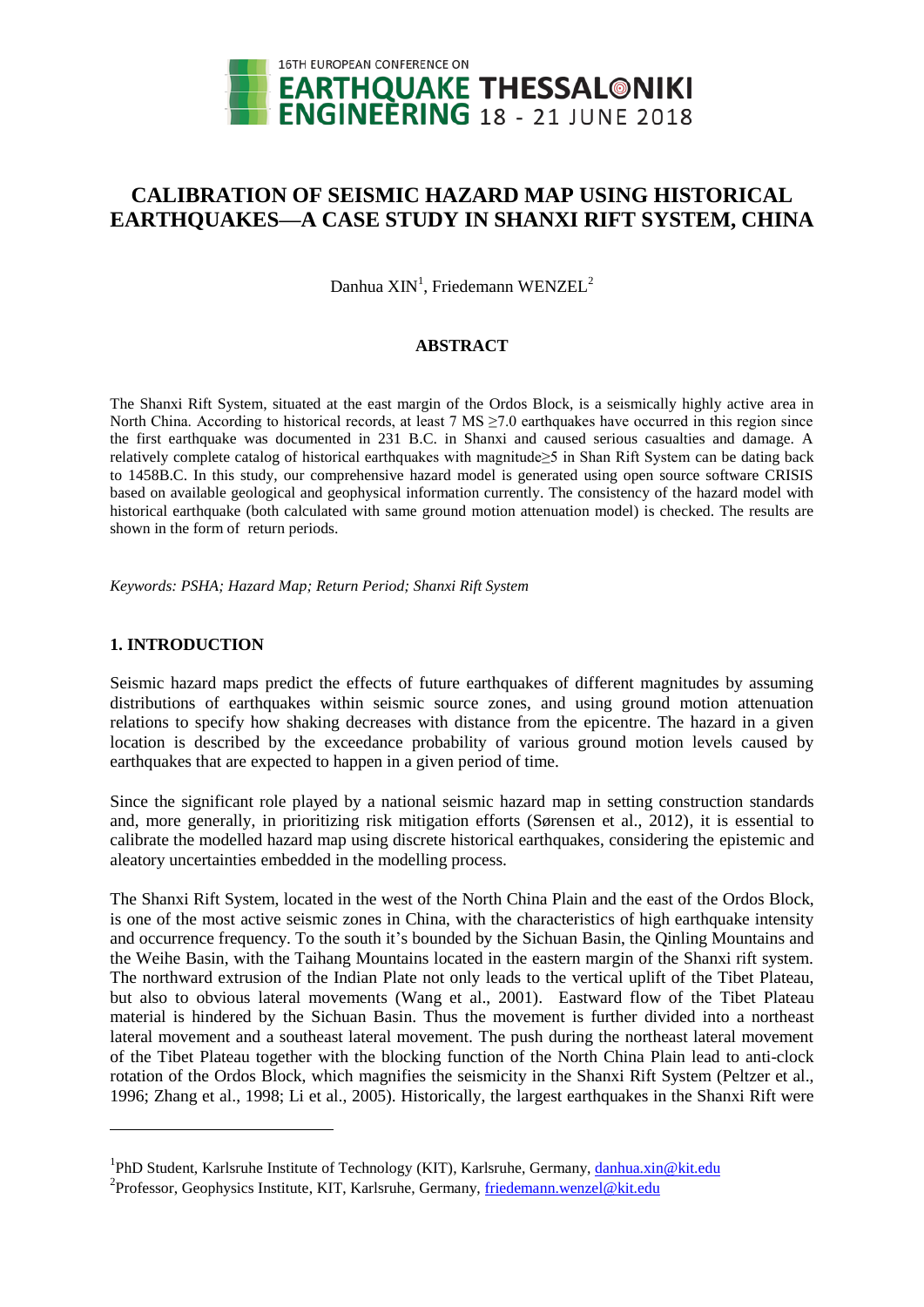the Hongdong Mag 8 earthquake in 1303, the Huaxian Mag 8.3 earthquake in 1556 and the 1695 Linfen Mag 7.8 earthquake (Figure 1). The Huaxian event was the deadliest known earthquake in human history. Itcaused more than 800,000 fatalities.



Figure 1: Tectonic background of the Shanxi Rift System

#### **2. METHODS IN SEISMIC HAZARD MAP GENEARATION**

The most common approach to generate a hazard map is to consider all the possible earthquakes that could cause significant shaking at a place. This method called probabilistic seismic hazard assessment or PSHA, involves estimating the probable shaking from all different magnitude earthquakes and producing an estimate of the combined hazard. It was developed by Cornell (1968) and is widely applied in engineering design (e.g. McGuire, 1995).

There are four steps to generate a hazard map. Firstly, the identification of seismic sources (both area sources and fault sources), which is mainly based on geological structure and previous seismicity in research area. Secondly, to characterize the distribution of earthquake magnitudes for each seismic source, namely the Gutenberg-Richter relationship. Thirdly, the development of ground motion attenuation relationship, which relates the earthquake ground motion at the site of interest to the magnitude, distance and local site conditions. Fourthly, combining information from previous steps to tion relationship, which relates the earthquake ground motion at the site of in<br>ude, distance and local site conditions. Fourthly, combining information from pre-<br>te the annual rate of exceeding a given ground motion inte

compute the annual rate of exceeding a given ground motion intensity, as shown in formula (1).  
\n
$$
\lambda (I M > x) = \sum_{i=1}^{n_{sources}} \lambda (M_i > m_{min}) \sum_{j=1}^{n_M} \sum_{k=1}^{n_R} P(I M > x | m_j, r_k) P(M_i = m_j) P(R_i = r_k)
$$
\n(1)

In which  $\lambda$ (*IM* > *x*) represents the annual rate of exceeding ground motion value *x*;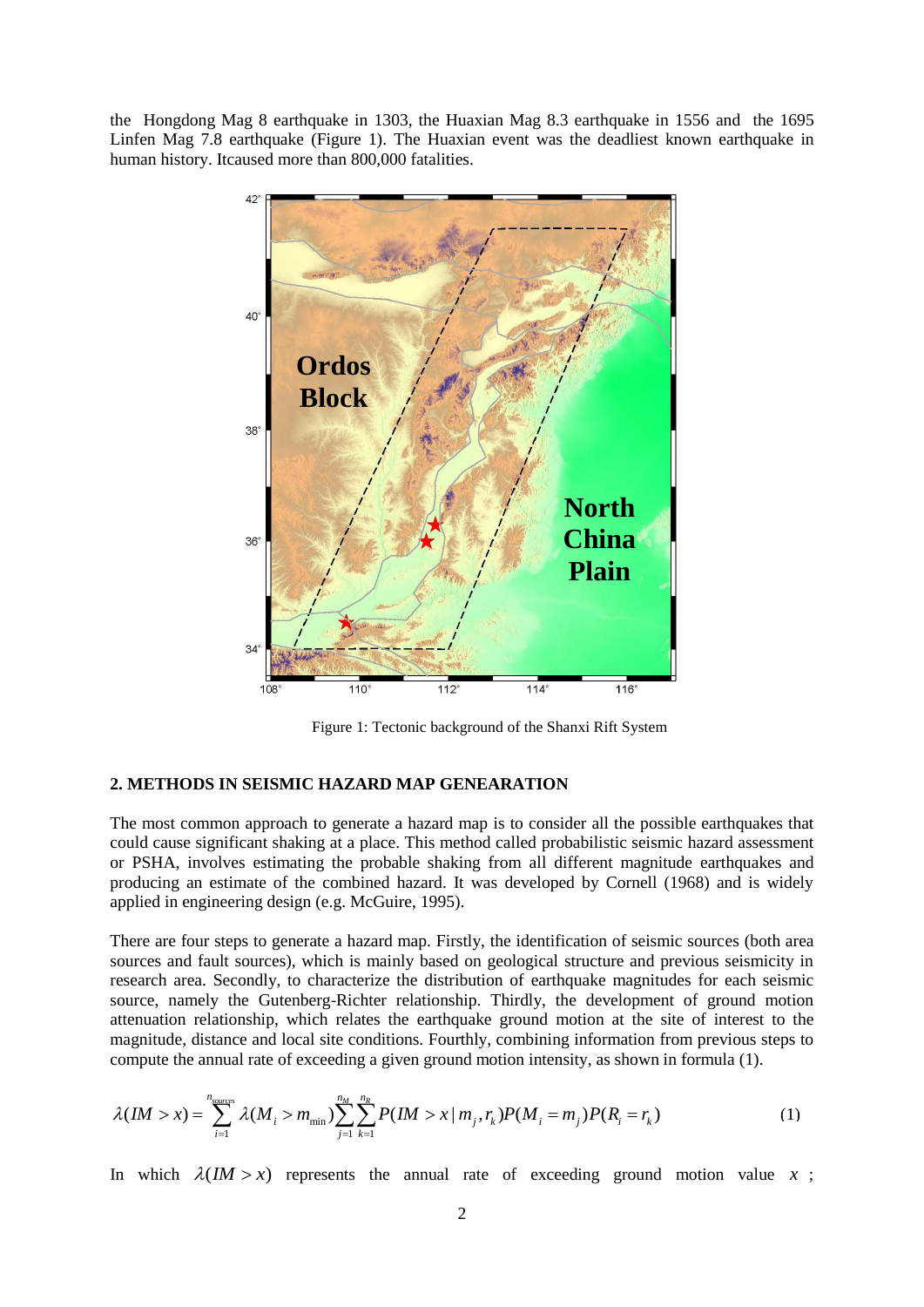$n_{\text{sources}}$ ,  $n_M$ ,  $n_R$  represents the number of seismic sources, magnitude bins and distance bins respectively;  $\lambda(M_i > m_{\text{min}})$  represents the annual occurrence rate of the minimum magnitude threshold;  $P(M > x | m_j, r_k)$  describes the probability of exceeding ground motion value x given a certain magnitude and distance. It is usually modelled as cumulative lognormal distribution. The inverse of the annual ground motion exceedance rate is the return period of the respective ground motion level.

Within a given PSHA model, ground-motion level and return period are interchangeable. The abscissa of a hazard curve at one site can be expressed in either the ground-motion level or the return period. Therefore, the same return period will represent different ground-motion levels at different sites (Mak and Schorlemmer, 2016). The return periods of hazard maps of interest are generally within the range of 100 to 2475 years are generated, corresponding to 2-40 percent probability of exceedance within 50-year of various ground motion levels.

The main objective of this study is to test the probabilistic seismic hazard model performance using historical records specifically for the Shanxi Rift System. Thus we established four PSHA hazard maps that use the source and ground motion attenuation models of a previous study (Bin Li, 2015) for the return periods 101, 475, 975, and 2475 years. In order to test the compatibility of those hazard maps with the historic catalogue we calculate hazard using the historical catalogue data instead of the source models, with the same ground motion attenuation model as used in Bin Li (2015) for ground motions that relate to the PSHA return periods. For instance, for  $T_{R1} = 101$  year we get from the PSHA hazard map for each site *i* the respective ground motion values  $z<sub>li</sub>$  and in the same way for  $k=2, 3, 4$ representing  $T_{R2}$ =475,  $T_{R3}$ =975,  $T_{R4}$ =2475 year. The annual exceedance rate (hazard) of a ground motion level *z<sup>k</sup>* , that has been established in the PSHA map at site *i*, caused by all *Nc* historical

earthquakes during the catalogue time *Tc* can be expressed as follows:  
\n
$$
\lambda_i (IM \ge z_{k,i}) = \frac{1}{T_c} \sum_{n=1}^{N_c} \left[ 1 - \Phi(\frac{z_{k,i} - g(m_n, r_{i,n})}{\sigma}) \right]
$$
\n(2)

The corresponding "calibrated" return period using all historical earthquakes at site *i* for ground motion level  $z_k$  is:

$$
\hat{T}_{Rk,i} = \frac{1}{\lambda_i (I M \ge z_{k,i})}
$$
\n(3)

When taking all sites *Ns* into consideration, the mean "calibrated" return period for the research area is expressed as:

$$
\hat{T}_{Rk} = \frac{1}{\frac{1}{N_S} \sum_{i=1}^{N_S} \lambda_i (I M \ge z_{k,i})}
$$
\n(4)

In case of compatibility of the PSHA with the catalogue information we expect that approximately:

$$
\hat{T}_{Rk} \approx T_{Rk} \tag{5}
$$

#### **3. DATA SOURCES**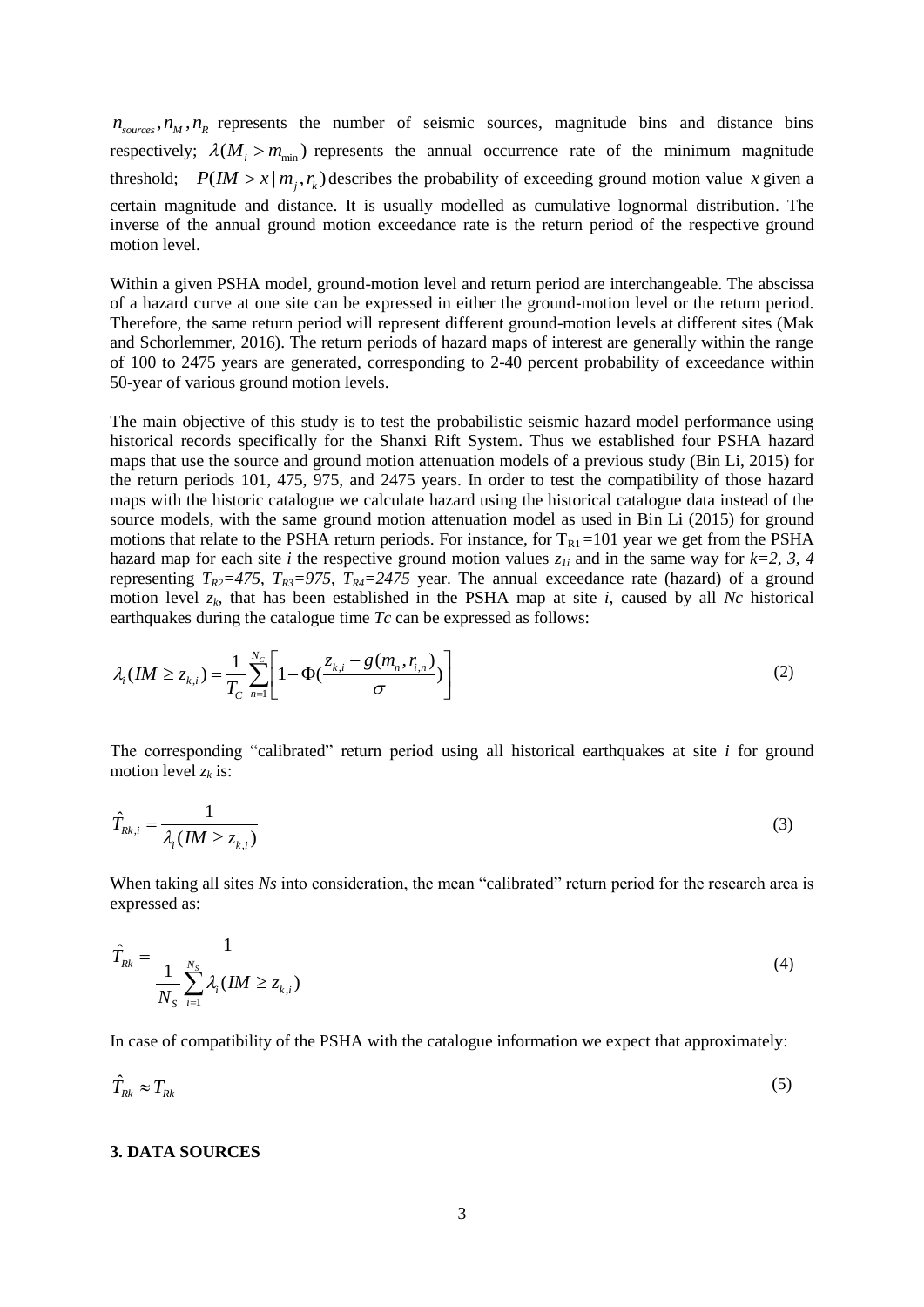The seismic parameters we used to establish seismic hazard model in Shanxi Rift System is mainly based on the doctoral work of Bin Li (through personal communication), including the zonation of 28 area sources and 21 fault sources (Figure 2), with the assumption that Mag 6 earthquakes and above are related to fault sources and earthquakes below Mag 6 are assumed to occur in area sources.

For calibration of the hazard model, the historical earthquake catalogue is downloaded from *[http://data.earthquake.cn](http://data.earthquake.cn/)* for both history earthquake records (1831B.C.~1969A.D.) and modern instrumental records since 1970 A.D. provided by China Earthquake Data Center.

Assuming that the ground motion generated by earthquakes below this limit is not disastrous, the minimum magnitude of earthquakes used both in the PSHA hazard model and in historical catalogue is Mag 5 (Figure 2). The ground motion attenuation relationship used is from Yu (2013), which is specially designed and occupied in the generation of China's Fifth National Seismic Zonation Map issued in 2016. The historical earthquake catalogue is declustered using the method in Reasenberg (1985) before put into further use.



Figure 2: Distribution of fault sources and historical earthquakes with magnitude 5 and above.

#### **4. RESULTS**

Given the seismic parameters required in PSHA method to generate a seismic hazard map, we use the open source software "CRISIS2015", developed by Ordaz et al. (2013) for computing seismic hazard, to generate our hazard maps for interested return periods 101-yr, 475-yr, 975-yr and 2475-yr (Figure 3). The resolution of the grid point in each map is  $0.05^{\circ}\times0.05^{\circ}$ , approximately 5km $\times$ 5km. With the increase of return periods, the corresponding PGA values are also magnified, which is straightforward to check from Figure 3. According to formula (2)  $\sim$  (4) in the methods part, the calibrated return period calculated using historical catalogue are also plotted for four return periods (Figure 4).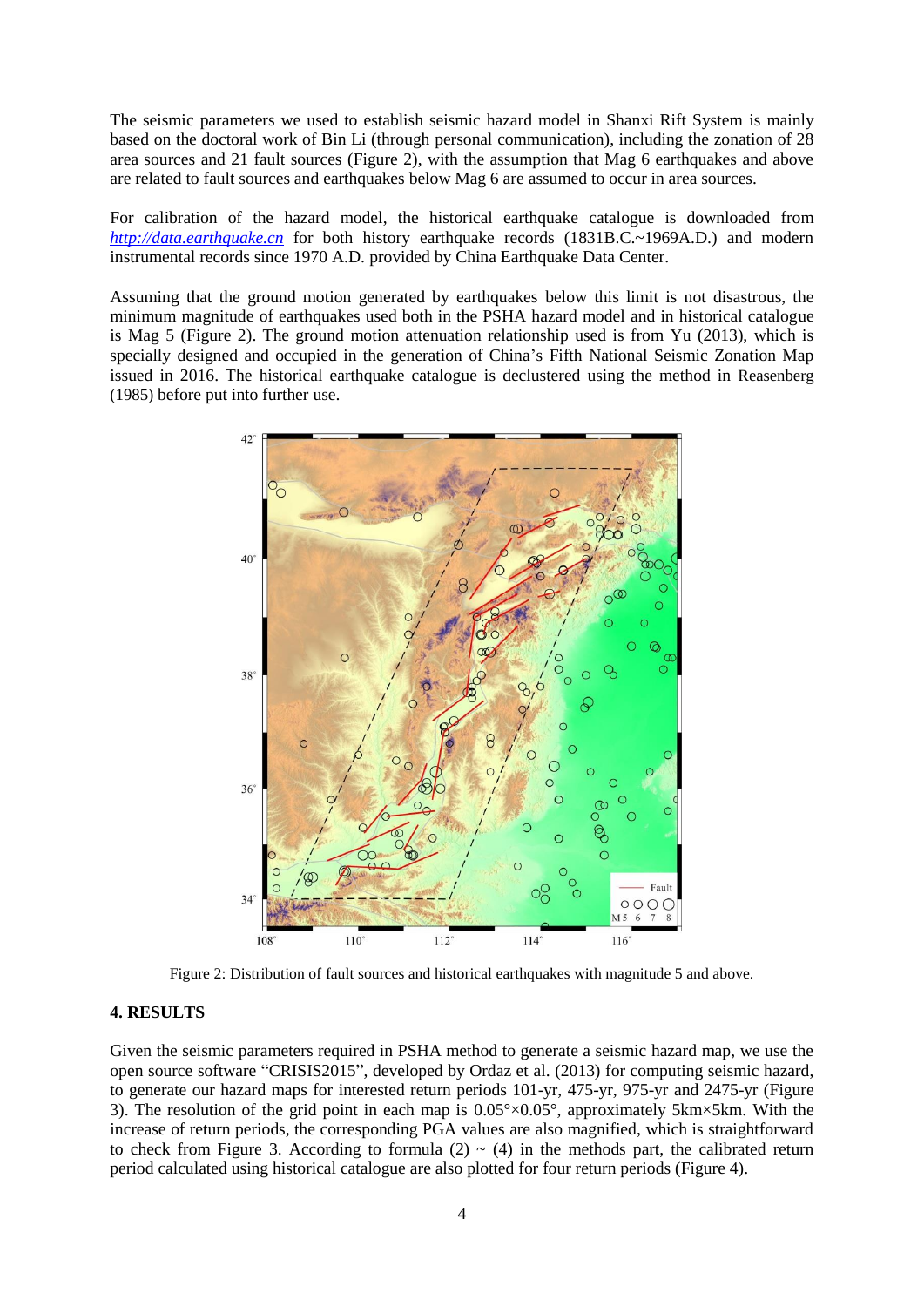

Figure 3: Modelled hazard maps using CRISIS2015 based on PSHA method for return period 101-yr, 475-yr, 975-yr and 2475-yr, respectively (unit: gal, 1g=981gal).

The four maps in Figure 4 represents that when k=1, 2, 3, 4, return period  $T_{Rk} = 101$ -year, 475-year, 975-year and 2475-year. The different colors represent the five ranges of calibrated return period at each grid. For example, when  $T_{Rk} = 101$ -year, the five ranges from green to red are " $\leq T_{Rk}$  /2,  $T_{Rk}$ /2~T*Rk* , T*Rk* ~2T*Rk* , 2T*Rk* ~5T*Rk* , ≥5 T*Rk*.

If the modeled hazard in CRISIS2015 is in consistent with historical observation, we expect that the calibrated return period at each grid  $\hat{T}_{Rk,i}$  is approximately equal to  $T_{Rk}$ , thus the color in each plot are expected more in lightgreen  $(\hat{T}_{Rk,i} \in [T_{Rk}/2, T_{Rk}])$  or yellow  $(\hat{T}_{Rk,i} \in [T_{Rk}, 2T_{Rk}])$ . Statistically, the percentage of lightgreen/yellow girds is 62%, 61%, 45% and 25%, corresponding to the return period of 101-year, 475-year, 975-year, 2475-year.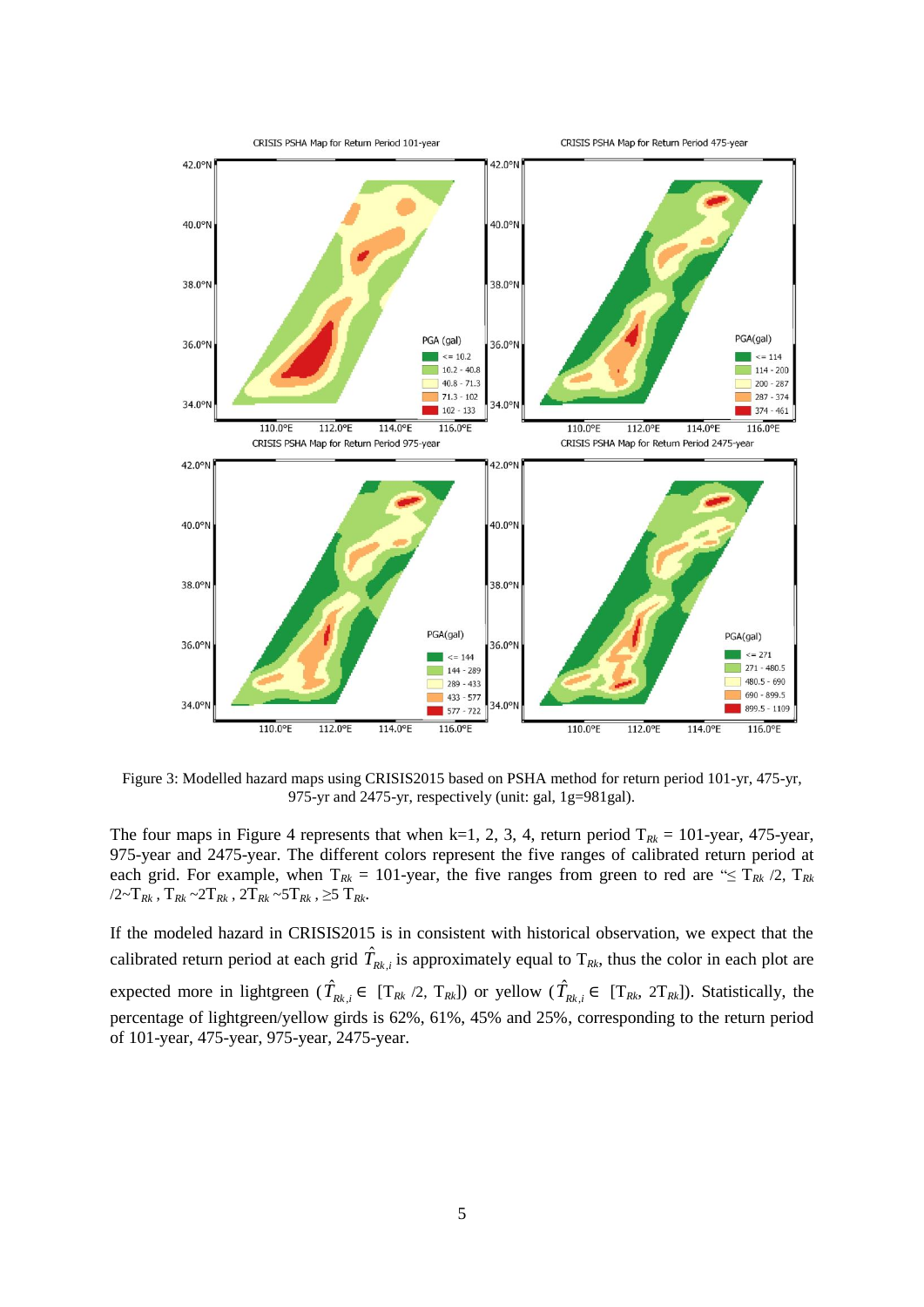

Figure 4: The calibrated return period calculated using historical earthquakes corresponding to return period 101 yr, 475-yr, 975-yr and 2475-yr. In each color bar, "five colors" (from green to red) represent that the calibrated return period at each grid point  $\hat{T}_{Rk,i}$  is within the range of "≤  $\rm T_{Rk}$  /2,  $\rm T_{Rk}$  /2~ $\rm T_{Rk}$  ,  $\rm T_{Rk}$   $\sim$  2 $\rm T_{Rk}$   $\sim$  5 $\rm T_{Rk}$  ,  $\ge$  5 $\rm T_{Rk}$  $T_{Rk}$ <sup>"</sup> correspondingly.

#### **5. DISCUSSION AND CONCLUSION**

Suppose the PSHA model is correct and compatible with historical observations, since the historical catalogue length is around 550-year long, ideally if the return period is small (101-yr, 475-yr) compared to the catalogue time, we expect  $\hat{T}_R \approx T_R$ ; if the return period is large (975-yr, 2475-yr), due to the "catalogue-length effect" that the limited observation time should lead to  $\hat{T}_R > T_R$ ;

However, if there is discrepancy between the historical observation and model prediction, as our results have shown that for small return period  $\hat{T}_R > T_R$ , and for large return period  $\hat{T}_R < T_R$  (see Table 1 below). This can be explained from the following two aspects, as indicated from Figure 5.

Table 1. Average calibrated return period for four return period 101-yr, 475-yr, 975-yr and 2475-yr.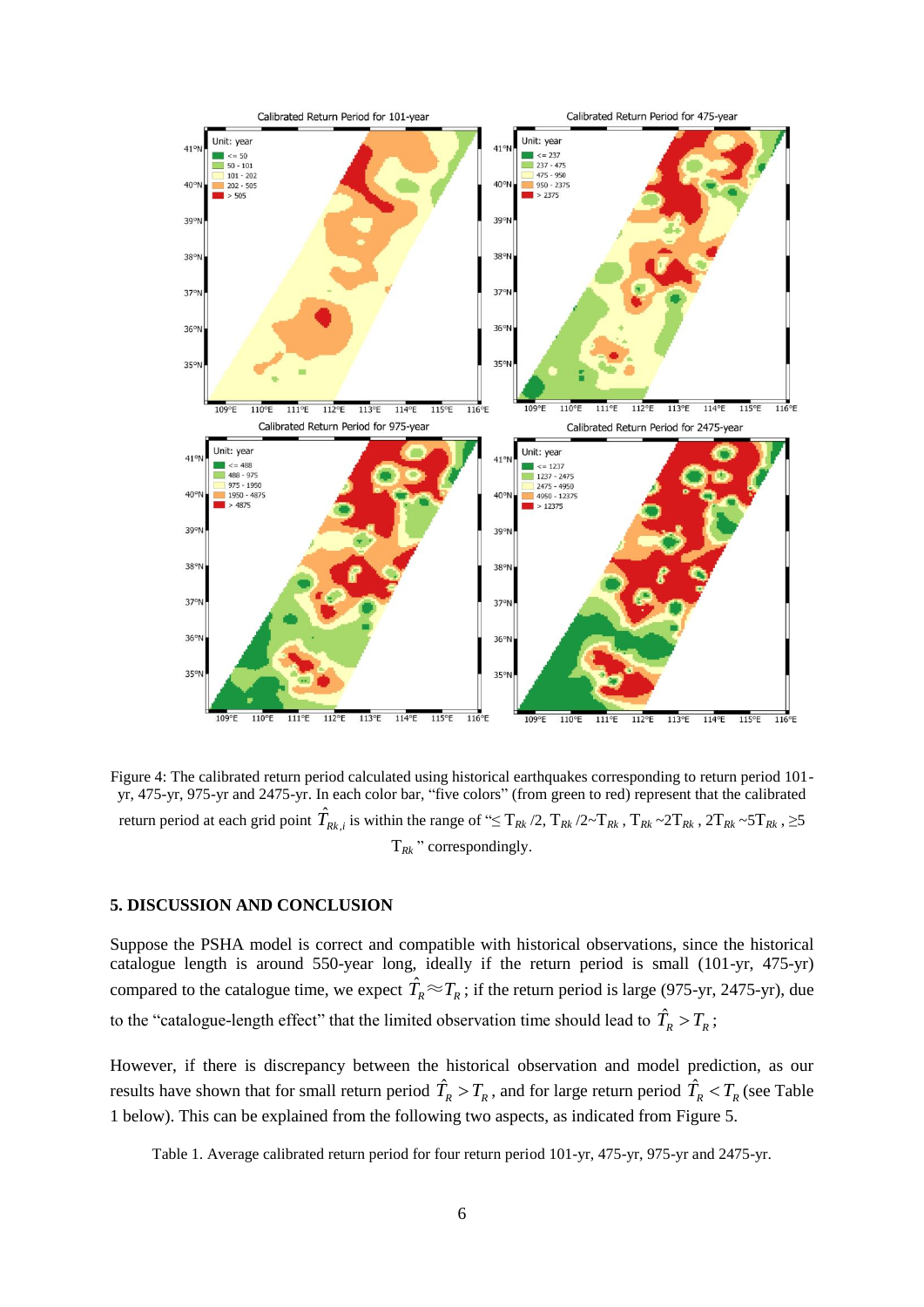| $T_{_{\scriptscriptstyle{Rk}}}$ | $\overline{T}_{\scriptscriptstyle \mathcal{R} k}$ |
|---------------------------------|---------------------------------------------------|
| 101                             | 204                                               |
| 475                             | 691                                               |
| 975                             | 1149                                              |
| 2475                            | 1959                                              |

Possible explanations for the discrepancy between the PSHA hazard model and historical observations can be explored from Figure 5:

- **a**) We have more high magnitude events (mag $\geq 7.5$ ) in the catalogue as compared to the model. Since large magnitude events place a crucial role in determining ground motion when the return period is relatively large (975-yr, 2475-yr), in this case  $\hat{T}_R < T_R$ .
- **b**) We have less low magnitude (mag ≤6) events in the catalogue as compared to the model. Since low magnitude events place a crucial role in determining ground motion for short return period (101-yr, 475-yr), thus  $\hat{T}_R > T_R$ .



Figure 5: Annual occurrence rate of Mag 5 and above EQs in CRISIS source model and historical catalog.

To conclude, in our calibration of seismic hazard map generated using PSHA method in CRISIS using historical earthquake records, we find out that, for small return periods (101-yr, 475-yr)  $\hat{T}_R > T_R$ , and for large return periods (975-yr, 2475-yr)  $\hat{T}_R < T_R$ . This result reveals the discrepancy between modelled hazard and actual historical observation, which provides a basic idea of comparing hazard model prediction using discrete earthquake records.

### **6. ACKNOWLEDGMENTS**

Sincere thanks will be given to Bin Li for providing the seismic parametric data in his PhD work. We're grateful to China Earthquake Data Centre for the historical and instrumental earthquake catalog. The CRISIS series software developed by Ordaz et al. has provided great help in this research, which is deeply appreciated.

## **7. REFERENCES**

Cornell CA (1968). Engineering seismic risk analysis. *Bulletin of the seismological society of America*, *58*(5),